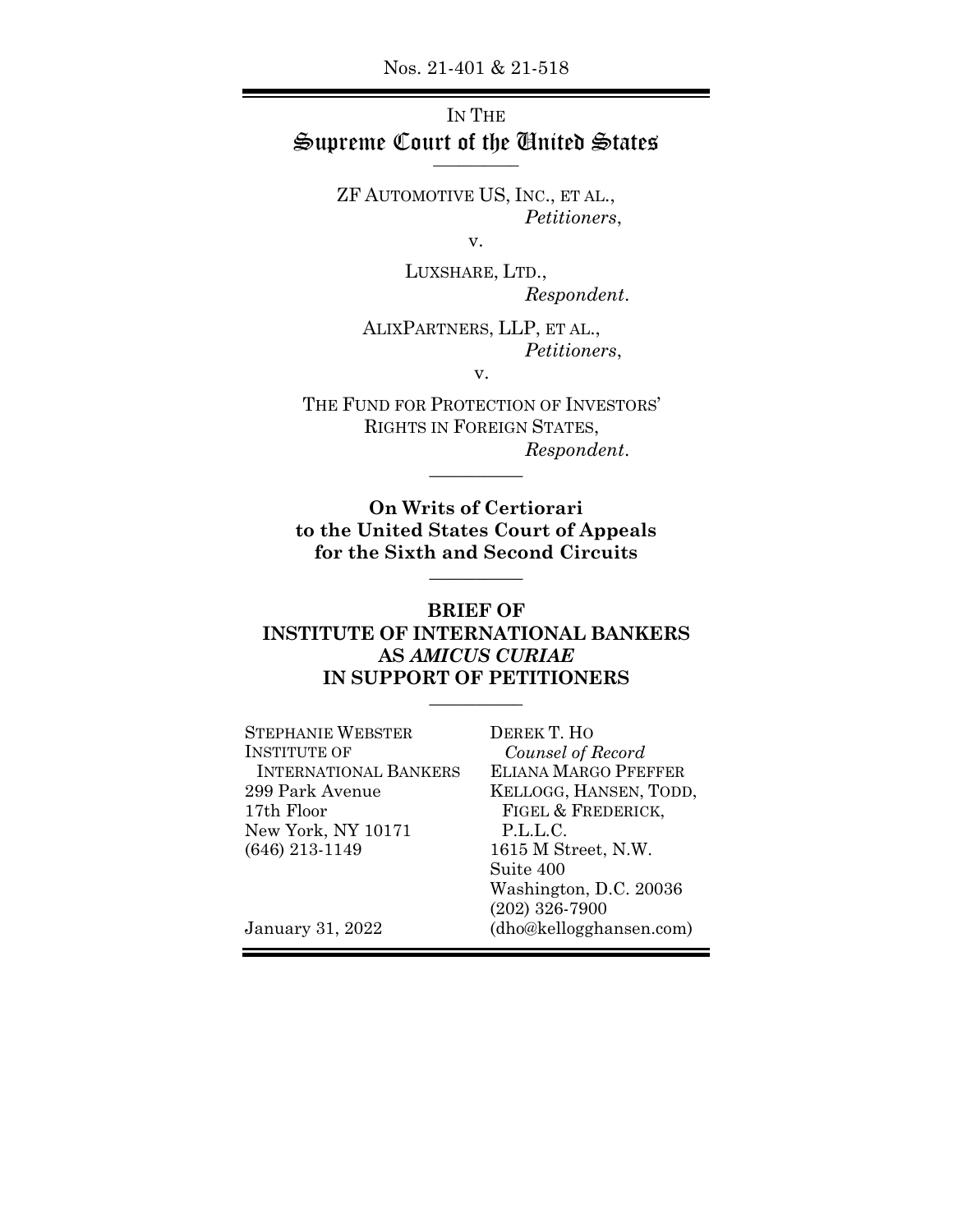# **TABLE OF CONTENTS**

| Page                                                                                                                                     |
|------------------------------------------------------------------------------------------------------------------------------------------|
|                                                                                                                                          |
|                                                                                                                                          |
|                                                                                                                                          |
|                                                                                                                                          |
| I. Expanding § 1782 To Foreign Arbitrations<br>Would Exacerbate The Heavy Burdens                                                        |
| A. Section 1782 Applications Impose<br>Significant Burdens on Financial                                                                  |
| B. Expanding § 1782 to Foreign Arbitra-<br>tions Would Greatly Exacerbate the                                                            |
| II. Interpreting "Tribunal" To Include Foreign<br>Arbitration Would Exacerbate The Improper<br>Extraterritorial Application Of § 1782 11 |
|                                                                                                                                          |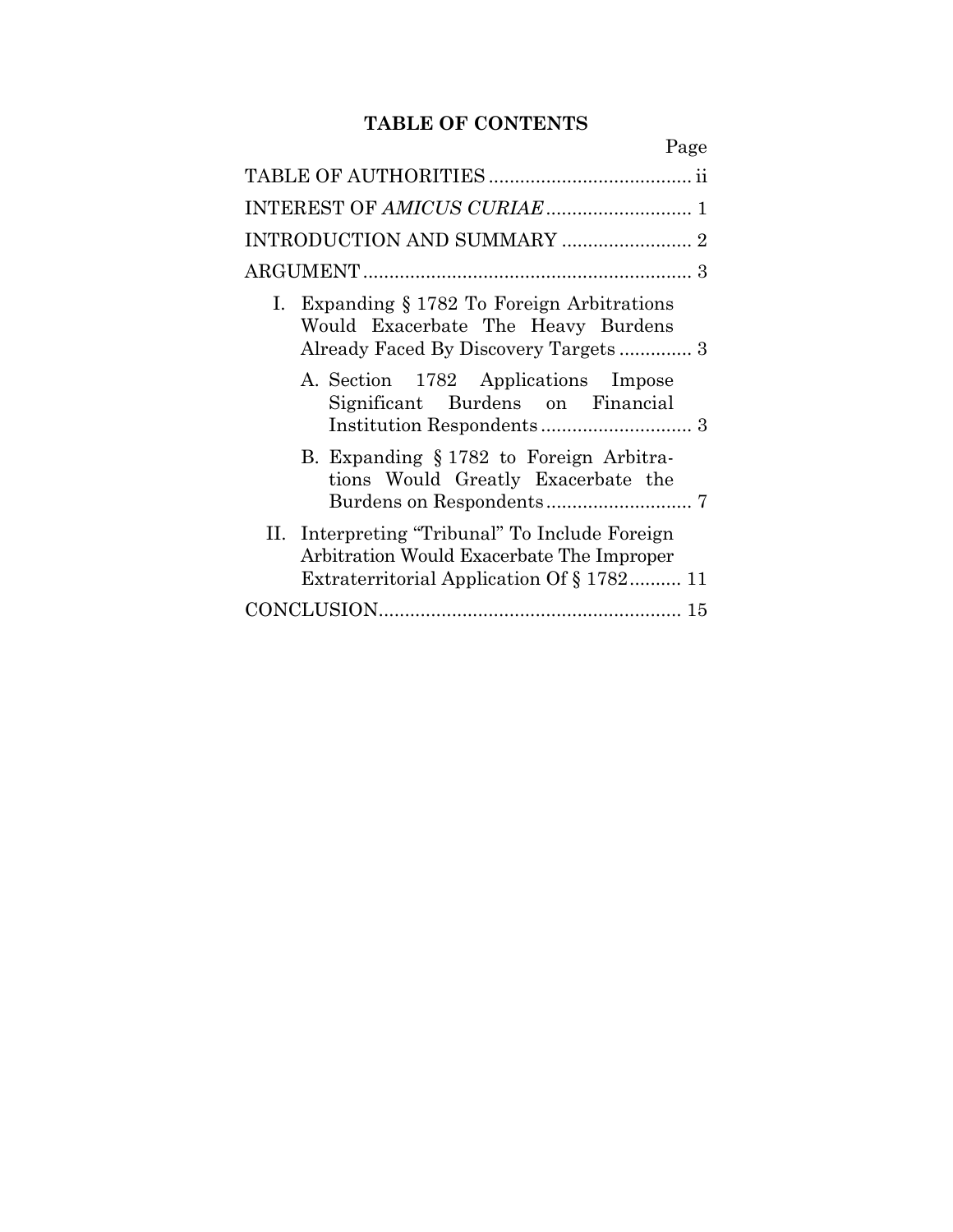# **TABLE OF AUTHORITIES**

Page

# CASES

| Application of Fairlight Art Ventures LLP For<br>an Order to Take Discovery Pursuant to 28<br>U.S.C. § 1782(a), In re, No. 1:18-mc-00464-<br>GHW, ECF No. 7 (S.D.N.Y. Oct. 11, 2018) 5                                                                                                                             |
|--------------------------------------------------------------------------------------------------------------------------------------------------------------------------------------------------------------------------------------------------------------------------------------------------------------------|
| Application of Gorsoan Ltd. & Gazprombank<br>OJSC for an Order Pursuant to 28 U.S.C.<br>1782 to Conduct Discovery for Use in a<br>Foreign Proceeding, In re, No. 13 Misc. 397<br>(PGG), 2014 WL 7232262 (S.D.N.Y. Dec.<br>10, 2014), aff'd sub nom. Gorsoan Ltd. v.<br>Bullock, 652 F. App'x 7 (2d Cir. 2016) 6, 9 |
| Application of Hornbeam Corp., In re, No. 14<br>Misc. 424, 2014 WL 8775453 (S.D.N.Y. Dec.                                                                                                                                                                                                                          |
| Application of Masters for an Order Pursuant<br>to 28 U.S.C. § 1782 to Conduct Discovery<br>for Use in a Foreign Proceeding, In re,                                                                                                                                                                                |
| Consorcio Ecuatoriano de Telecomunicaciones<br>S.A. v. JAS Forwarding (USA), Inc., In re,                                                                                                                                                                                                                          |
| De Leon, In re, No. 1:19-mc-15, 2020 WL 1180729<br>(S.D. Ohio Mar. 12, 2020), appeal dismissed,<br>No. 20-3406, 2020 WL 3969865 (6th Cir.                                                                                                                                                                          |
| del Valle Ruiz, In re, 939 F.3d 520 (2d Cir.                                                                                                                                                                                                                                                                       |
| F. Hoffmann-La Roche Ltd. v. Empagran S.A.,                                                                                                                                                                                                                                                                        |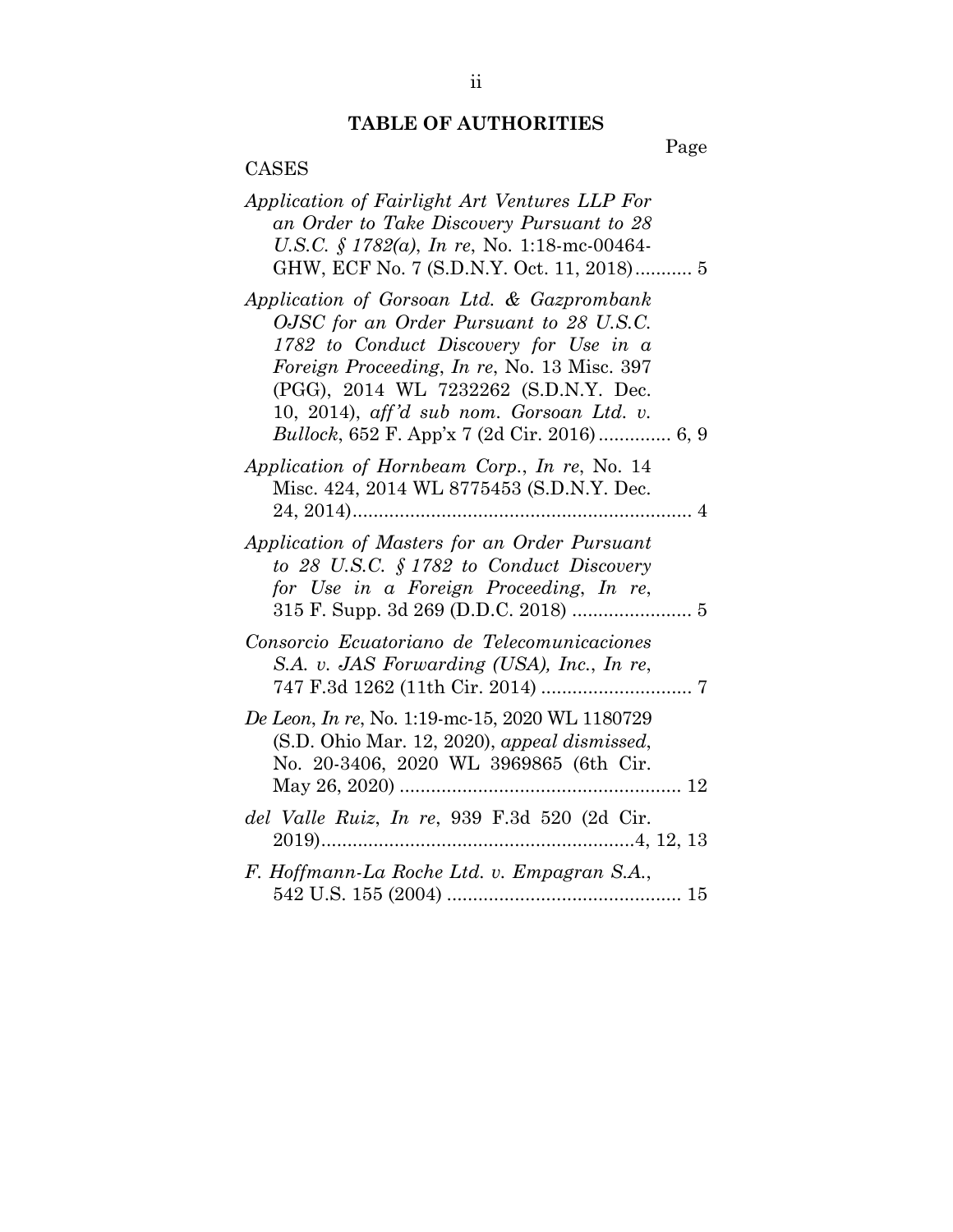| Godfrey, In re, 526 F. Supp. 2d 417 (S.D.N.Y.                                                                                             |
|-------------------------------------------------------------------------------------------------------------------------------------------|
| Gushlak v. Gushlak, 486 F. App'x 215 (2d Cir.                                                                                             |
| Heraeus Kulzer, GmbH v. Biomet, Inc., 633 F.3d                                                                                            |
| Illumina Cambridge Ltd. v. Complete Genomics,<br><i>Inc.</i> , No. 19-mc-80215-WHO (TSH), 2020<br>WL 820327 (N.D. Cal. Feb. 19, 2020)  12 |
| Intel Corp. v. Advanced Micro Devices, Inc.,                                                                                              |
| JSC MCC EuroChem v. Chauhan, No. 18-5890,<br>2018 WL 9650037 (6th Cir. Sept. 14, 2018)  7                                                 |
| Kreke Immobilien KG, In re, No. 13 Misc. 110<br>(NRB), 2013 WL 5966916 (S.D.N.Y. Nov. 8,                                                  |
|                                                                                                                                           |
| MT BALTIC SOUL Produktentankschiff-<br>Ahrtsgesellschaft mgH & Co. KG, In re,<br>No. 15 Misc. 319 (LTS), 2015 WL 5824505                  |
| Nestlé USA, Inc. v. Doe, 141 S. Ct. 1931 (2021) 11                                                                                        |
| Pinchuk v. Chemstar Prods. LLC, No. 13-mc-<br>306-RGA, 2014 WL 2990416 (D. Del. June                                                      |
| Republic of Kazakhstan for an Order Directing<br>Discovery from Clyde & Co. LLP Pursuant<br>to 28 U.S.C. § 1782, In re, 110 F. Supp. 3d   |
| RJR Nabisco, Inc. v. European Cmty., 579 U.S.                                                                                             |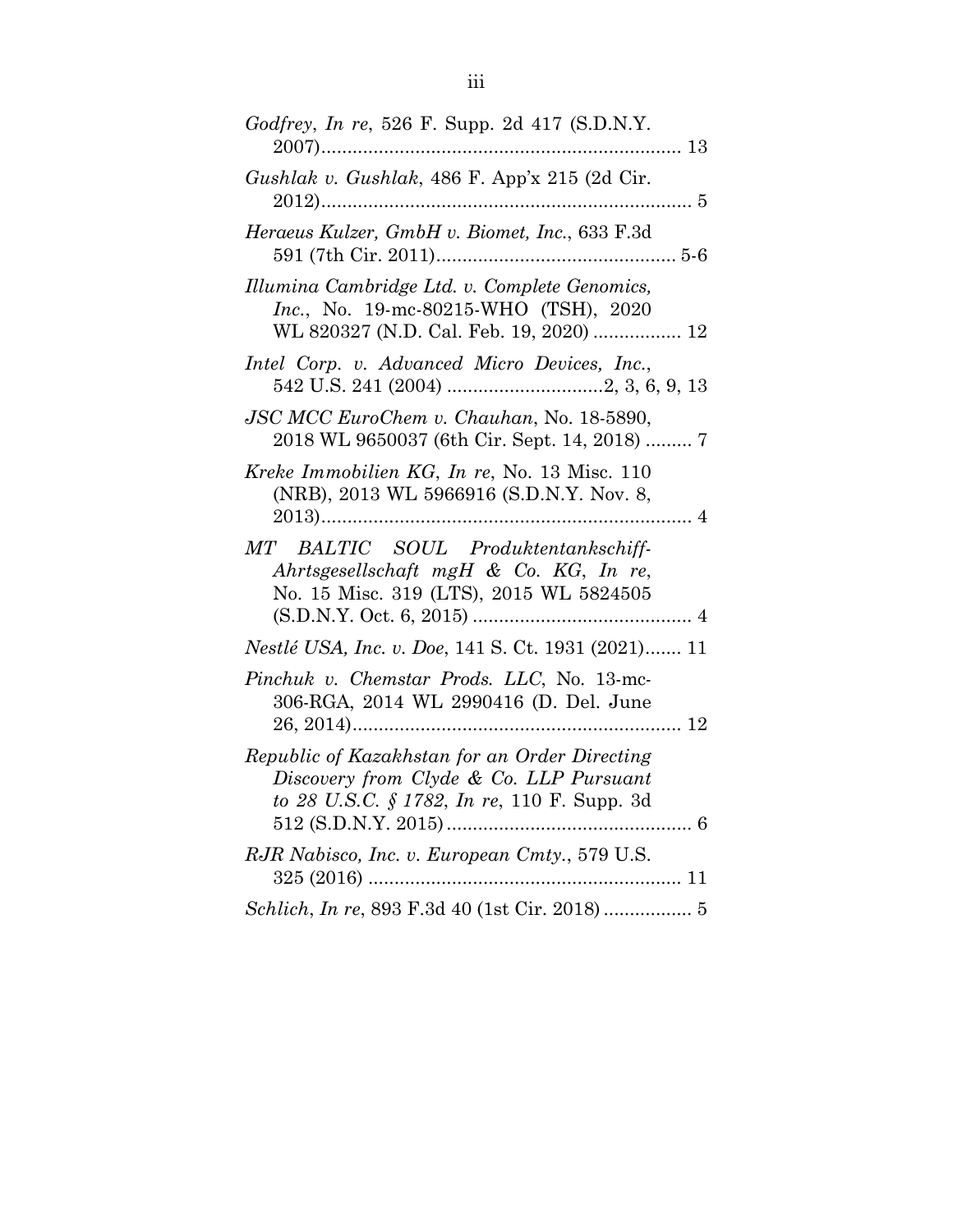| Sergeeva v Tripleton Int'l Ltd., 834 F.3d 1194 |  |
|------------------------------------------------|--|
|                                                |  |
| Whitman v. American Trucking Ass'ns, 531 U.S.  |  |
|                                                |  |

### STATUTES AND RULES

| Fed. R. Civ. P.: |  |
|------------------|--|
|                  |  |
|                  |  |
| $Sup.$ Ct. R.:   |  |
|                  |  |
|                  |  |

## LEGISLATIVE MATERIALS

|  |  | S. Rep. No. 88-1580 (1964), reprinted in 1964 |  |  |
|--|--|-----------------------------------------------|--|--|
|  |  |                                               |  |  |

### OTHER MATERIALS

| Emily Burge, Patents vs. Privacy: Balancing |  |
|---------------------------------------------|--|
| Cross-Border Discovery with the General     |  |
| Data Protection Regulation in Patent Liti-  |  |
|                                             |  |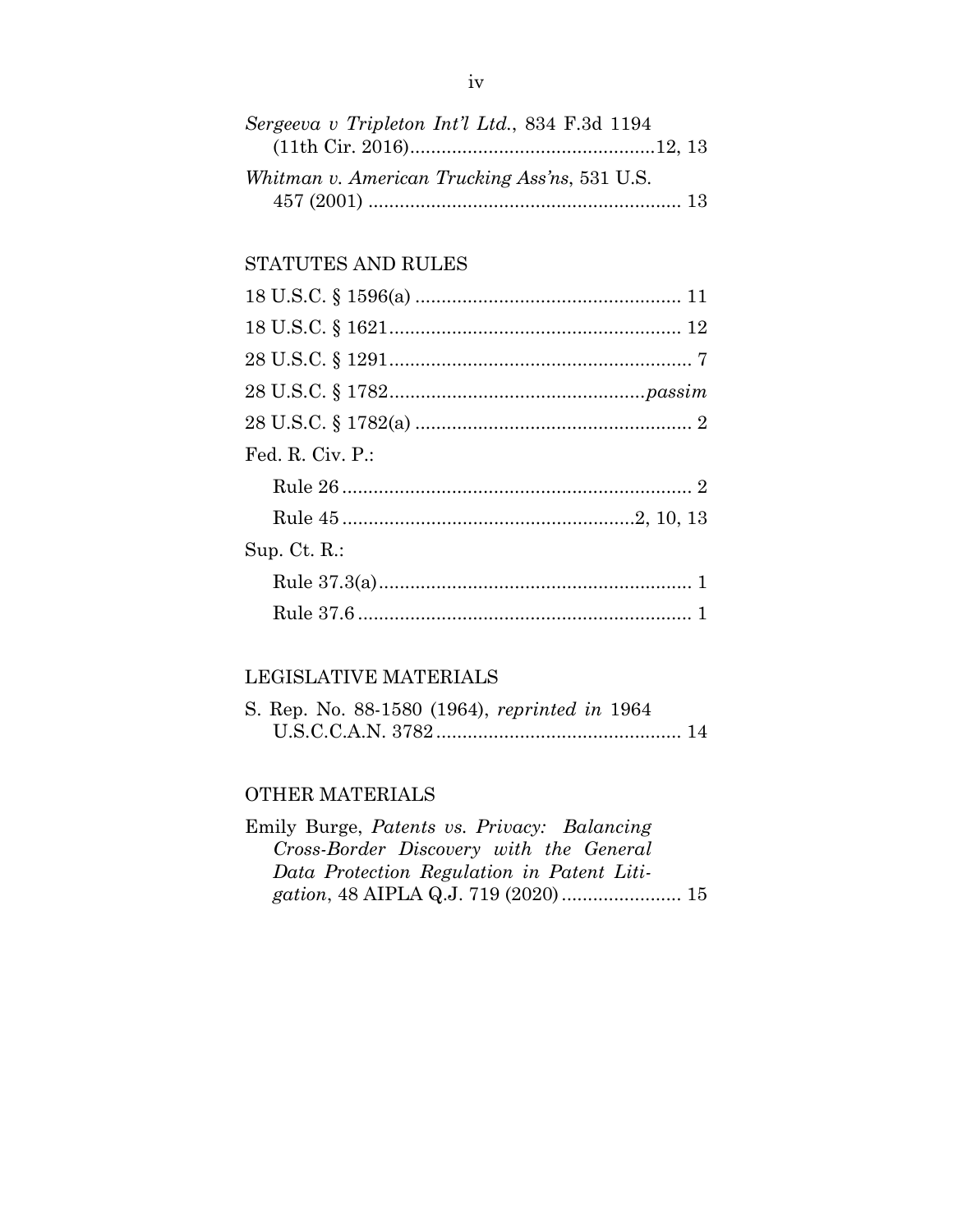| German Arbitration Inst., 2018 DIS Arbitra-<br><i>tion Rules</i> , https://www.disarb.org/en/tools-                                                                                                      |
|----------------------------------------------------------------------------------------------------------------------------------------------------------------------------------------------------------|
| Int'l Centre for Settlement of Inv. Disputes,<br>2021 Year in Review, https://icsid.worldbank.                                                                                                           |
| Int'l Chamber of Com., "ICC announces record<br>2020 caseloads in Arbitration and ADR"<br>$(Jan. 12, 2021)$ , https://iccwbo.org/media-<br>wall/news-speeches/icc-announces-record-                      |
| London Ct. of Int'l Arb., "Record number of<br>LCIA Cases in 2020" (Jan. 20, 2021),<br>https://www.lcia.org/News/record-number-                                                                          |
| Amy J. Schmitz, Untangling the Privacy<br>Paradox in Arbitration, 54 U. Kan. L. Rev.                                                                                                                     |
| Hans Smit, American Assistance to Litigation<br>in Foreign and International Tribunals:<br>Section 1782 of Title 28 of the U.S.C. Revis-<br><i>ited</i> , 25 Syracuse J. Int'l L. & Com. 1 (1998) 13, 14 |
| Yanbai Andrea Wang, Exporting American<br><i>Discovery</i> , 87 U. Chi. L. Rev. 2089 (2020)  3, 5                                                                                                        |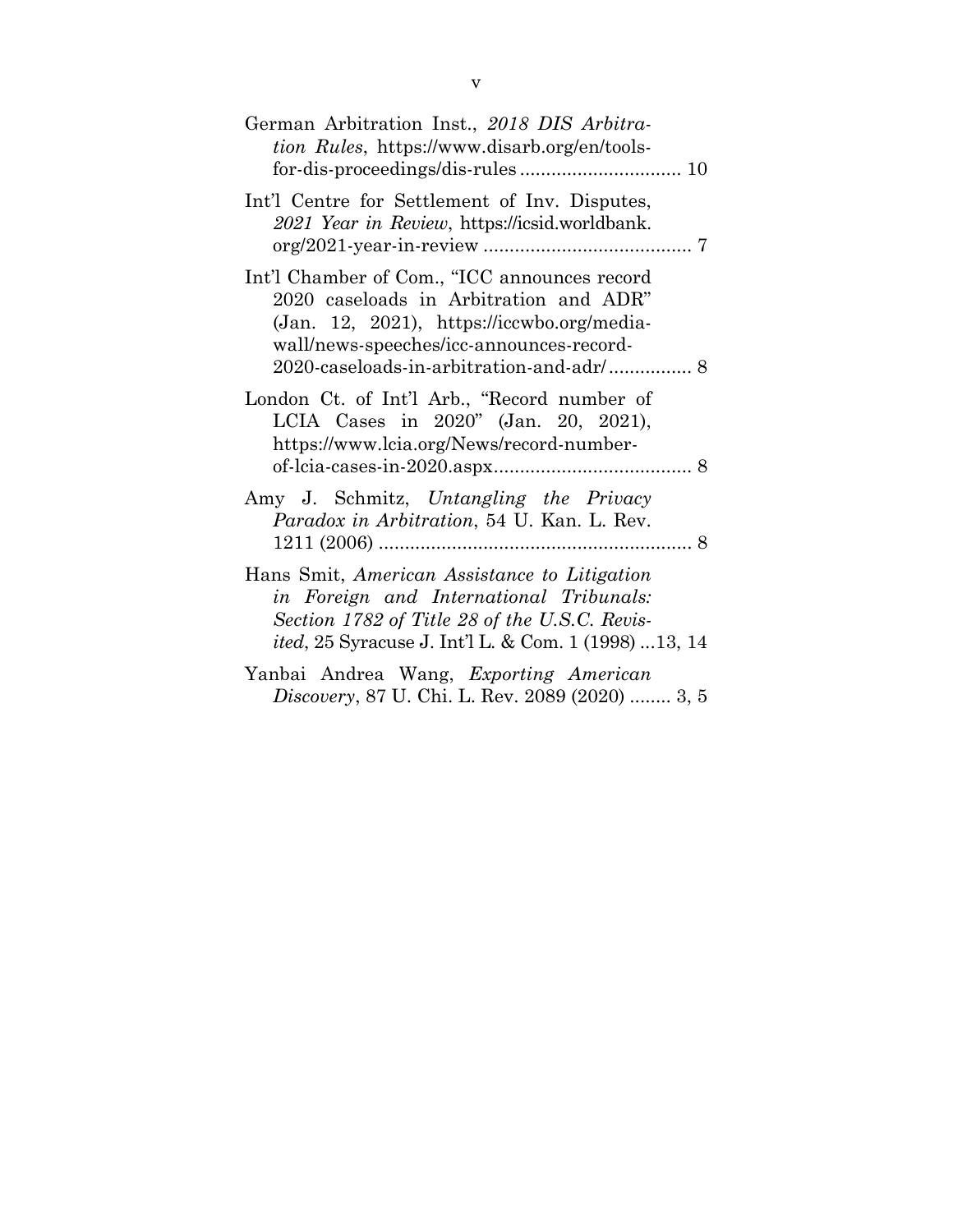#### **INTEREST OF** *AMICUS CURIAE*<sup>1</sup>

*Amicus* Institute of International Bankers ("IIB") is the only national association devoted exclusively to representing and advancing the interests of banking organizations headquartered outside the United States that operate in the United States. The IIB's membership consists of internationally headquartered banking and financial institutions from around the world. The IIB regularly appears before federal courts as *amicus curiae* in cases that raise significant legal issues related to banking.

The IIB's members are frequent targets of discovery requests under 28 U.S.C. § 1782. Indeed, nearly one-quarter of all § 1782 requests are filed in the Southern District of New York (where both U.S. and international financial institutions are often subject to jurisdiction) with another 13.9% in the Southern and Middle Districts of Florida (where Latin American financial institutions are often subject to jurisdiction).

Because IIB members frequently find themselves the subject of § 1782 discovery requests, the IIB respectfully submits this *amicus* brief to provide the Court with insight into the burdens imposed on respondents to § 1782 applications where the requested discovery is intended for use in foreign arbitration. Those burdens are exacerbated by the lower courts' failure to limit the extraterritorial appli-

 $\overline{a}$ 

<sup>1</sup> Pursuant to Supreme Court Rule 37.6, counsel for *amicus* represent that they authored this brief in its entirety and that none of the parties or their counsel, nor any other person or entity other than *amicus* or its counsel, made a monetary contribution intended to fund the preparation or submission of this brief. Pursuant to Rule 37.3(a), counsel for *amicus* also represent that all parties have consented to the filing of this brief.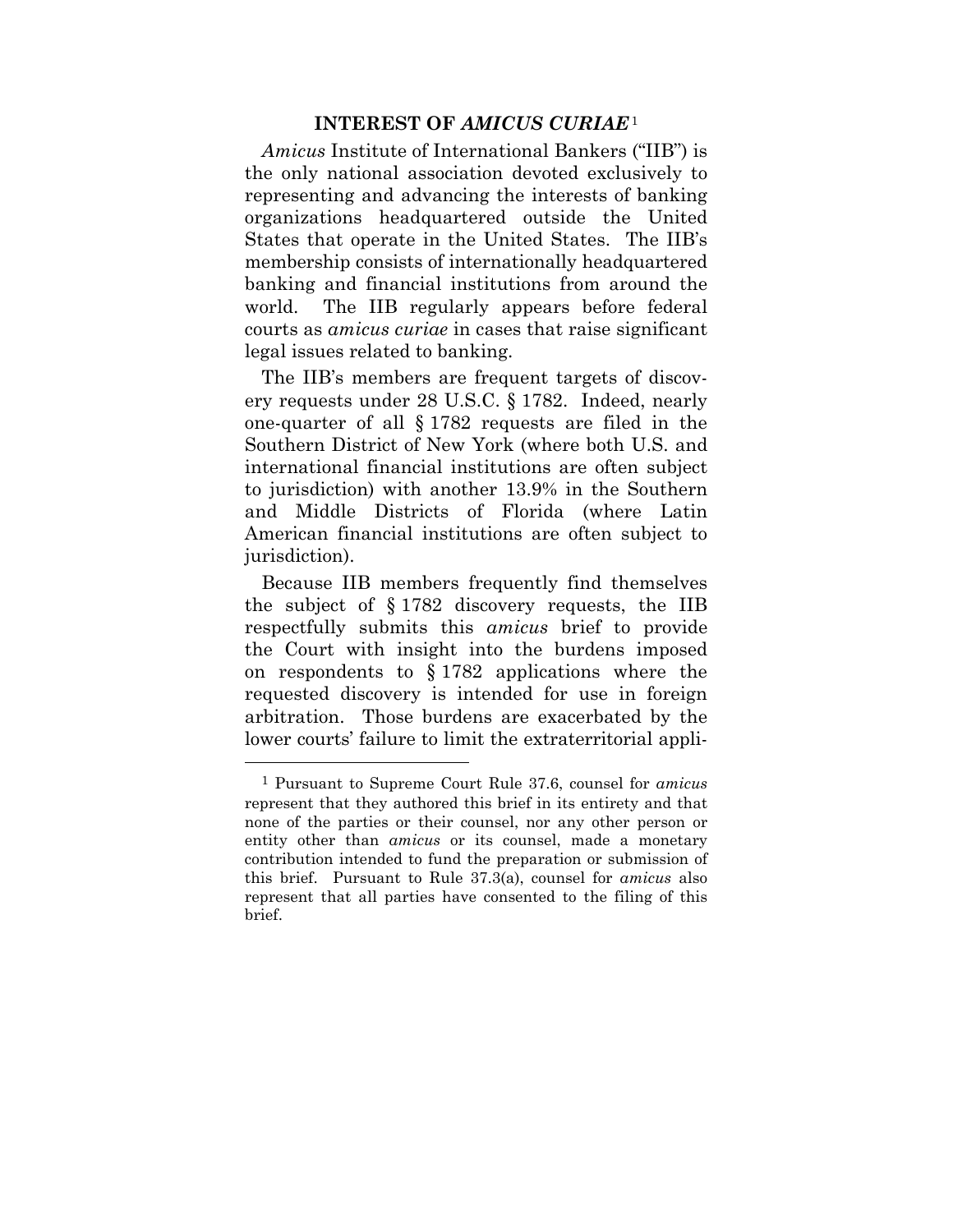cation of § 1782, resulting in U.S. courts becoming a magnet for foreign litigants seeking documents located in the possession of foreign companies and located abroad.

#### **INTRODUCTION AND SUMMARY**

In its decision in *Intel*, this Court alluded to the importance of "further experience with § 1782(a) applications in the lower courts." *Intel Corp. v. Advanced Micro Devices, Inc.*, 542 U.S. 241, 265 (2004). The experience of the ensuing 17 years indicates the need to narrow § 1782, not expand it. Section 1782 applications impose tremendous burdens on companies that do business in the United States, pursuant to a procedural regime that unfairly favors applicants over discovery respondents.

As a matter of practice, § 1782 applications are filed *ex parte*, without notice to the respondent. The district court typically rules on the application purely based on self-serving arguments made in the application. Predictably, the applicant nearly always prevails. Only then does the respondent have a chance to challenge the application, upon service of the subpoena authorized by the grant of the application. But by that point, the respondent faces the uphill battle of proving that the already-granted application was improperly granted or that the already-approved subpoena violates Federal Rule of Civil Procedure 26 or 45.

Making § 1782 available to parties to foreign arbitration would only exacerbate these problems. The number of foreign arbitrations is growing rapidly, exposing respondents to an increasing number of § 1782 applications. Worse, foreign arbitrations (like domestic ones) are largely confidential. Respondents therefore generally lack the ability to obtain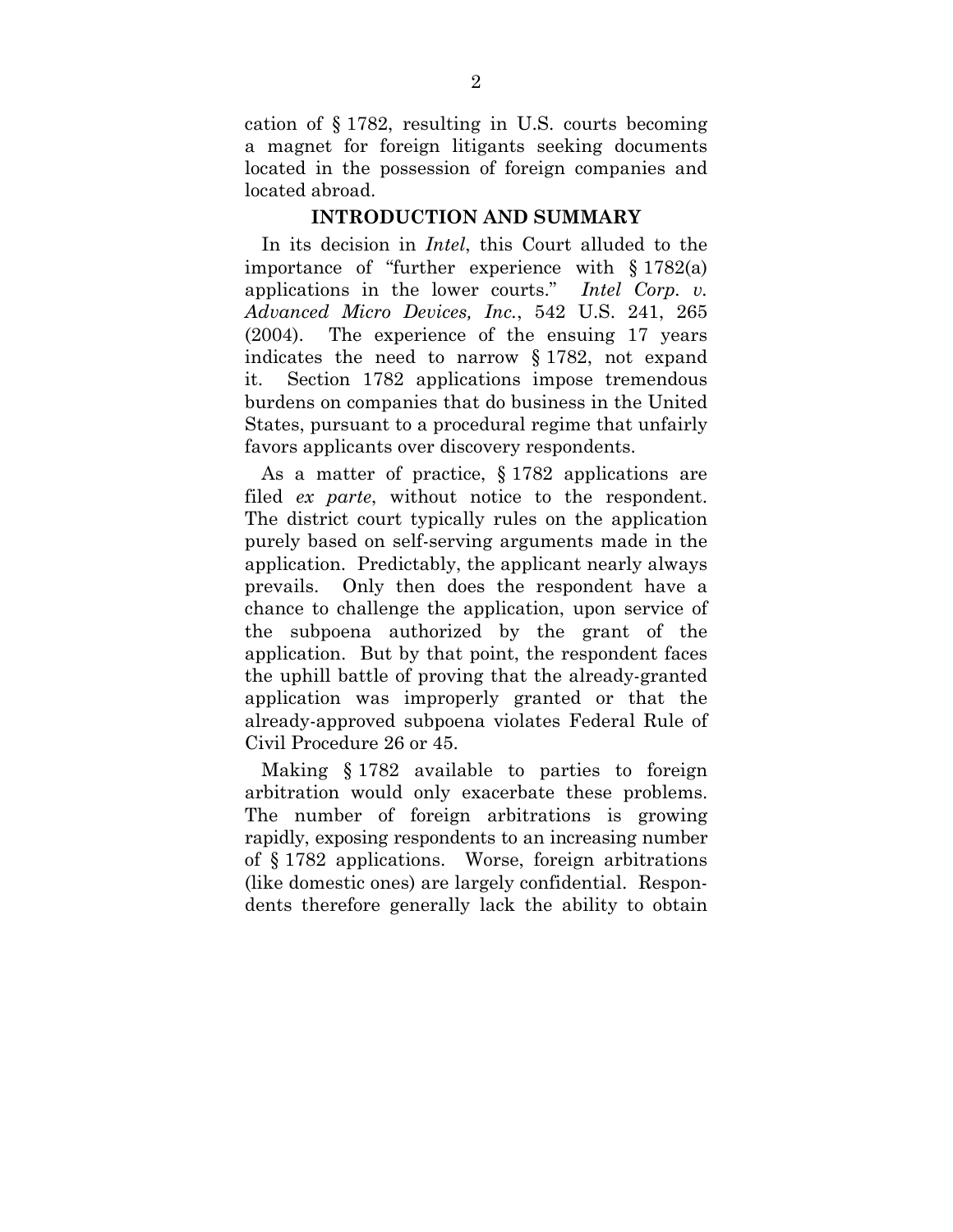the arbitration record to evaluate the arguments made in the application or the propriety of the subpoena's scope. The respondent bears the burden of proof, yet it has no access to the evidence.

In addition, courts have been unwilling to reject the extraterritorial application of § 1782, even though it is unsupported by either the text or the legislative history of § 1782. As a result, respondents such as IIB's members are routinely faced with the specter of having to produce documents *worldwide*  in response to § 1782-authorized subpoenas. Again, allowing parties to foreign arbitrations to use § 1782 as a means to obtain *worldwide* discovery is inconsistent with the statute's text and structure and would exacerbate the already-severe burdens faced by financial institutions and other multinational companies with a U.S. presence.

#### **ARGUMENT**

**I. Expanding § 1782 To Foreign Arbitrations Would Exacerbate The Heavy Burdens Already Faced By Discovery Targets** 

### **A. Section 1782 Applications Impose Significant Burdens on Financial Institution Respondents**

Section 1782 imposes significant burdens on financial institutions like IIB's members. Between 2005 (right after this Court's decision in *Intel*) and 2017, the annual number of § 1782 applications quadrupled. *See* Yanbai Andrea Wang, *Exporting American Discovery*, 87 U. Chi. L. Rev. 2089, 2109 (2020) (hereinafter, "Wang"). IIB members routinely are required to retain outside litigation counsel – and often foreign-law experts – to respond to  $\S 1782$ applications. IIB estimates that its members collec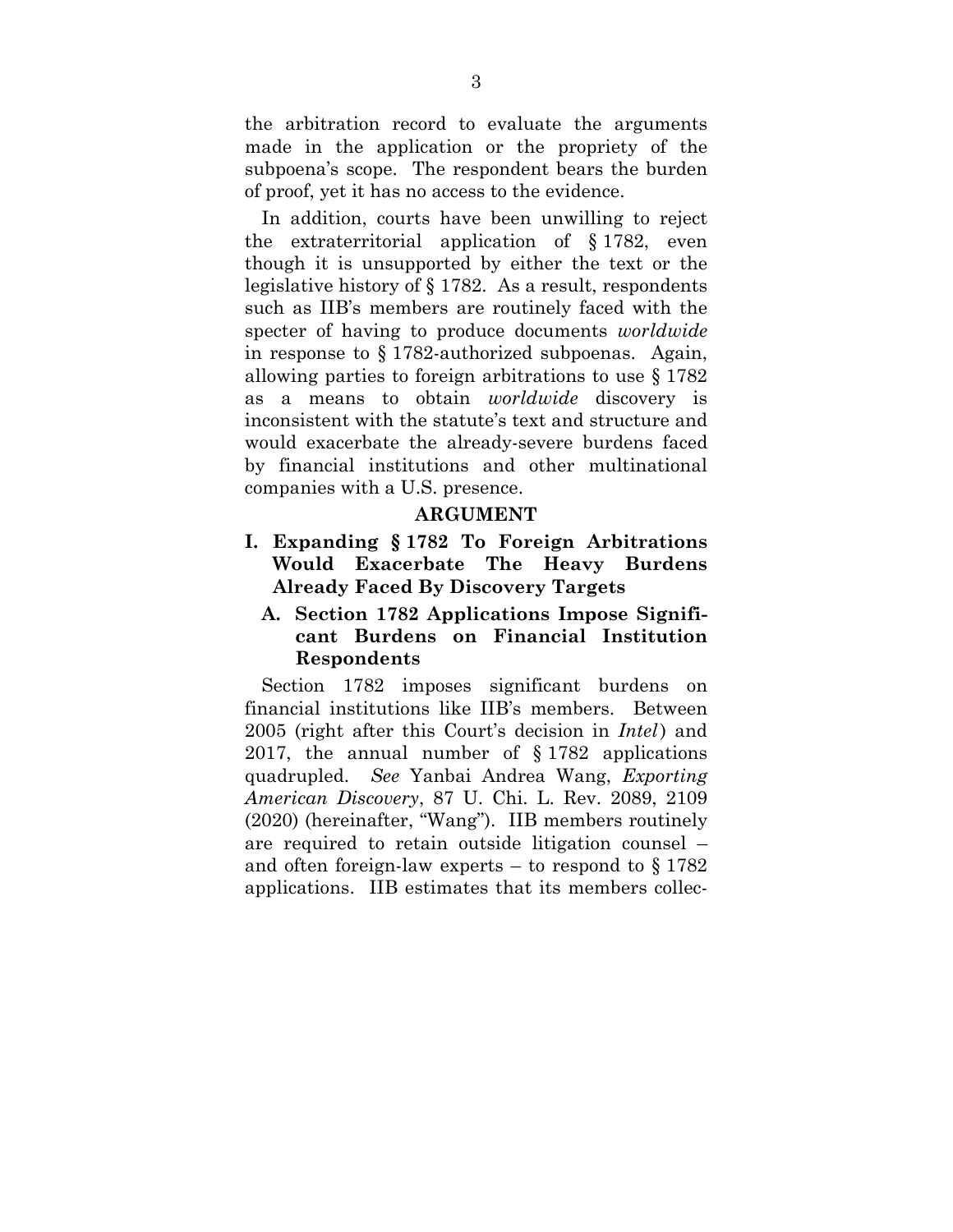tively spend millions of dollars annually responding to such applications.

Applicants in § 1782 proceedings frequently ask banks to produce an overwhelming number of documents. For example, one applicant demanded all documents ever created relating to the billion-dollar acquisition of another bank, including documents about bank operations predating the purchase. *See In re Kreke Immobilien KG*, No. 13 Misc. 110 (NRB), 2013 WL 5966916, at \*7 (S.D.N.Y. Nov. 8, 2013), *abrogated by In re del Valle Ruiz*, 939 F.3d 520 (2d Cir. 2019). Others have asked a dozen banks for "the full records" of a whole host of firms and individuals, as well as "[c]opies of any orders, instructions or wire transfers received from a payor/transferor bank to a payee/transferee bank for the benefit or credit of, or with any reference to," those entities. *In re Application of Hornbeam Corp.*, No. 14 Misc. 424, 2014 WL 8775453, at \*2 (S.D.N.Y. Dec. 24, 2014). Yet another sought every financial transaction seven companies had engaged in with 11 different banks, along with considerable additional financial information. *See In re MT BALTIC SOUL Produktentankschiff-Ahrtsgesellschaft mgH & Co. KG*, No. 15 Misc. 319 (LTS), 2015 WL 5824505, at \*3 (S.D.N.Y. Oct. 6, 2015).

Banks have a legitimate interest in ensuring that § 1782 discovery is relevant and proportionate under the Federal Rules. But their ability to resist overly broad and unduly burdensome discovery requests under § 1782 is curtailed significantly by a procedural framework that structurally disadvantages respondents and makes it costly and difficult to resist even clearly inappropriate discovery.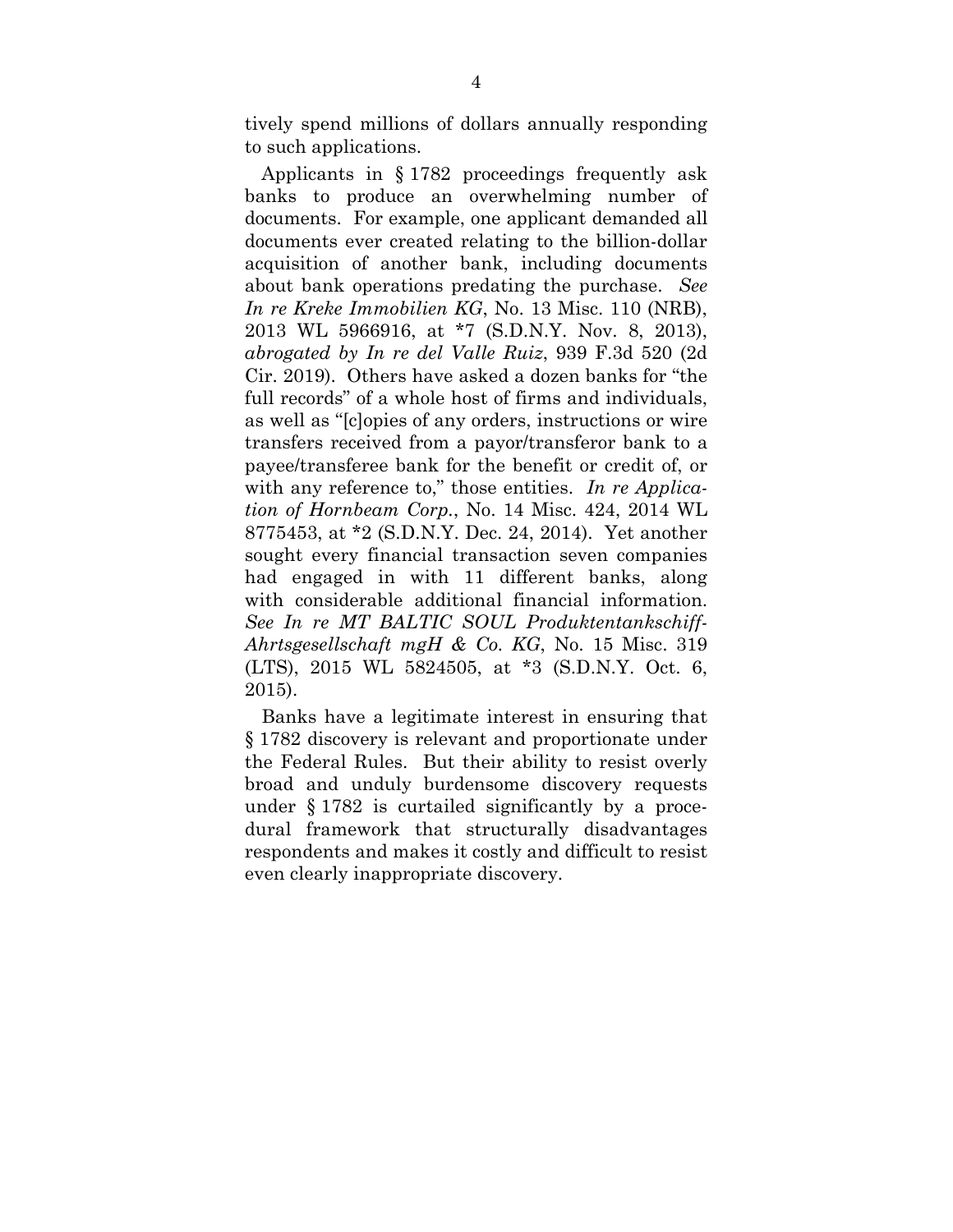Section 1782 applications are generally handled by a district court *ex parte*.2 The district judge therefore determines whether to authorize discovery based on the applicant's one-sided recitation of the facts and without the benefit of any adversarial process. While some district courts have adopted the salutary practice of routinely requiring that the applicant serve the application on the target of the discovery, *see*, *e.g.*, Order, *In re Application of Fairlight Art Ventures LLP For an Order to Take Discovery Pursuant to 28 U.S.C. § 1782(a)*, No. 1:18-mc-00464- GHW, ECF No. 7 (S.D.N.Y. Oct. 11, 2018), that practice has not been widely adopted. Little surprise, then, that the initial application is granted in an overwhelming percentage of cases. *See* Wang, 87 U. Chi. L. Rev. at 2123 (finding that *ex parte* § 1782 applications are granted 97.3% of the time).

In these cases, a respondent learns of the application for the very first time when a subpoena is served. At that point, the respondent can challenge the discovery by moving to quash the subpoena or to vacate the Court's grant of the application. Whichever procedure the respondent uses, however, it bears the burden as the movant to show that the discovery is unwarranted. *See Heraeus Kulzer, GmbH v. Biomet, Inc.*, 633 F.3d 591, 597 (7th Cir.

 $\overline{a}$ 

<sup>2</sup> *See*, *e.g.*, *In re Schlich*, 893 F.3d 40, 51 (1st Cir. 2018) (noting that "courts may adjudicate ex parte petitions under § 1782"); *Gushlak v. Gushlak*, 486 F. App'x 215, 217 (2d Cir. 2012) (stating that "it is neither uncommon nor improper for district courts to grant applications made pursuant to § 1782 *ex parte*"); *In re Application of Masters for an Order Pursuant to 28 U.S.C. § 1782 to Conduct Discovery for Use in a Foreign Proceeding*, 315 F. Supp. 3d 269, 272-73 (D.D.C. 2018) (holding that "district courts are generally authorized to review a § 1782 application on an *ex parte* basis").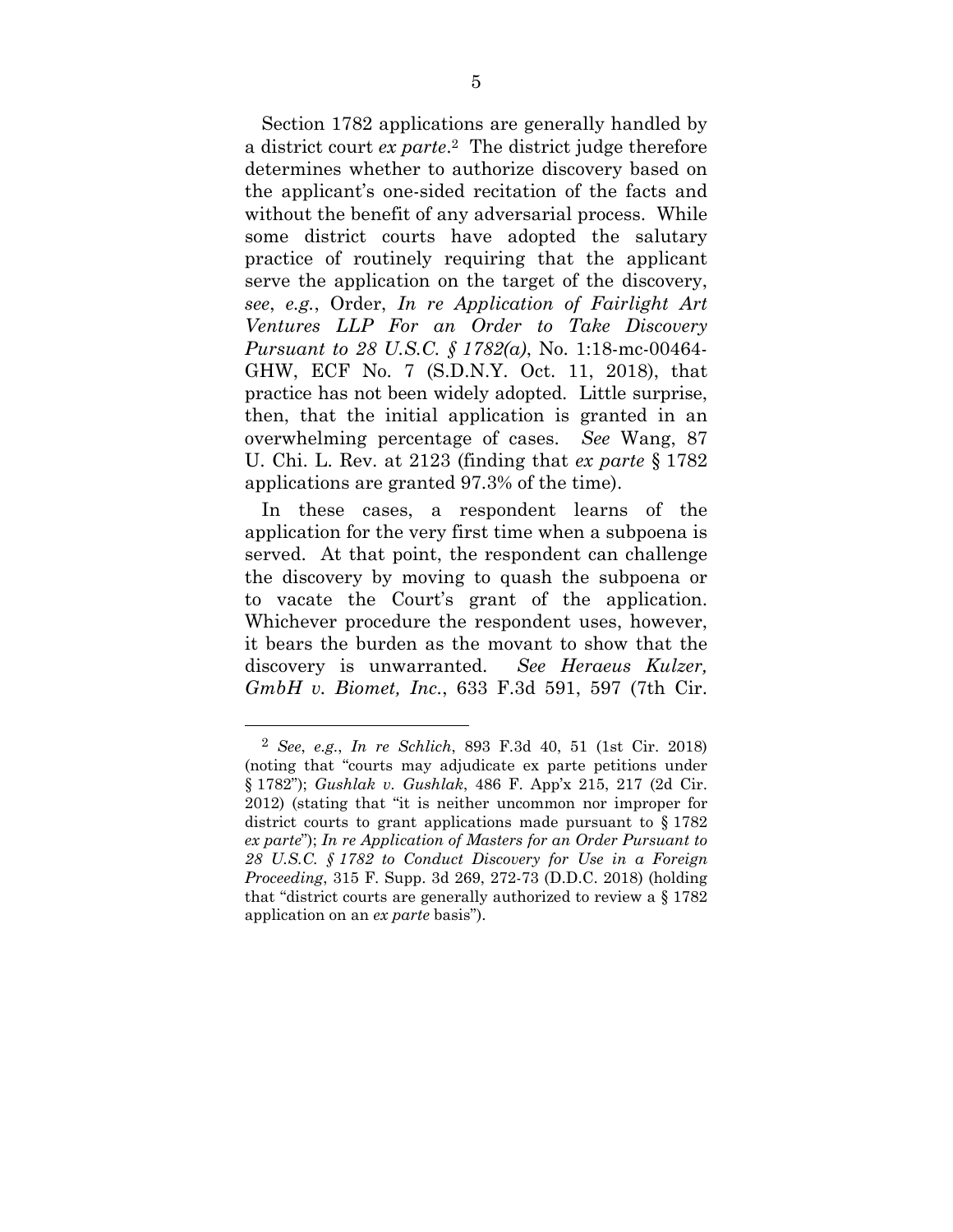2011) ("Once a section 1782 applicant demonstrates a need for extensive discovery for aid in a foreign lawsuit, the burden shifts to the opposing litigant to demonstrate, by more than angry rhetoric, that allowing the discovery sought (or a truncated version of it) would disserve the statutory objectives."); *In re Application of Gorsoan Ltd. & Gazprombank OJSC for an Order Pursuant to 28 U.S.C. 1782 to Conduct Discovery for Use in a Foreign Proceeding*, No. 13 Misc. 397 (PGG), 2014 WL 7232262, at \*5 (S.D.N.Y. Dec. 10, 2014) (requiring that a party specifically identify the manner and extent of the burden and the negative consequences of compliance before quashing a § 1782 subpoena pursuant to the Federal Rules), *aff'd sub nom. Gorsoan Ltd. v. Bullock*, 652 F. App'x 7 (2d Cir. 2016). Moreover, because the district court has already granted the *ex parte* application, the respondent must convince the court to reverse itself despite never having had an opportunity for its views to be taken into consideration on the initial application.

For example, under *Intel*, a significant consideration in whether to grant § 1782 discovery is the foreign tribunal's receptivity to the evidence sought. Of course, the applicant's *ex parte* application will rarely highlight possible unwillingness on the part of the foreign tribunal to consider discovery obtained abroad. The respondent is thus forced to *disprove*  the foreign tribunal's receptivity to the evidence – again, in a reconsideration posture where it must prove that the district court initially got it wrong. *See*, *e.g.*, *In re Republic of Kazakhstan for an Order Directing Discovery from Clyde & Co. LLP Pursuant to 28 U.S.C. § 1782*, 110 F. Supp. 3d 512, 514-15, 516-17 (S.D.N.Y. 2015). As explained further below, that procedure – which is unfair in *any* case – raises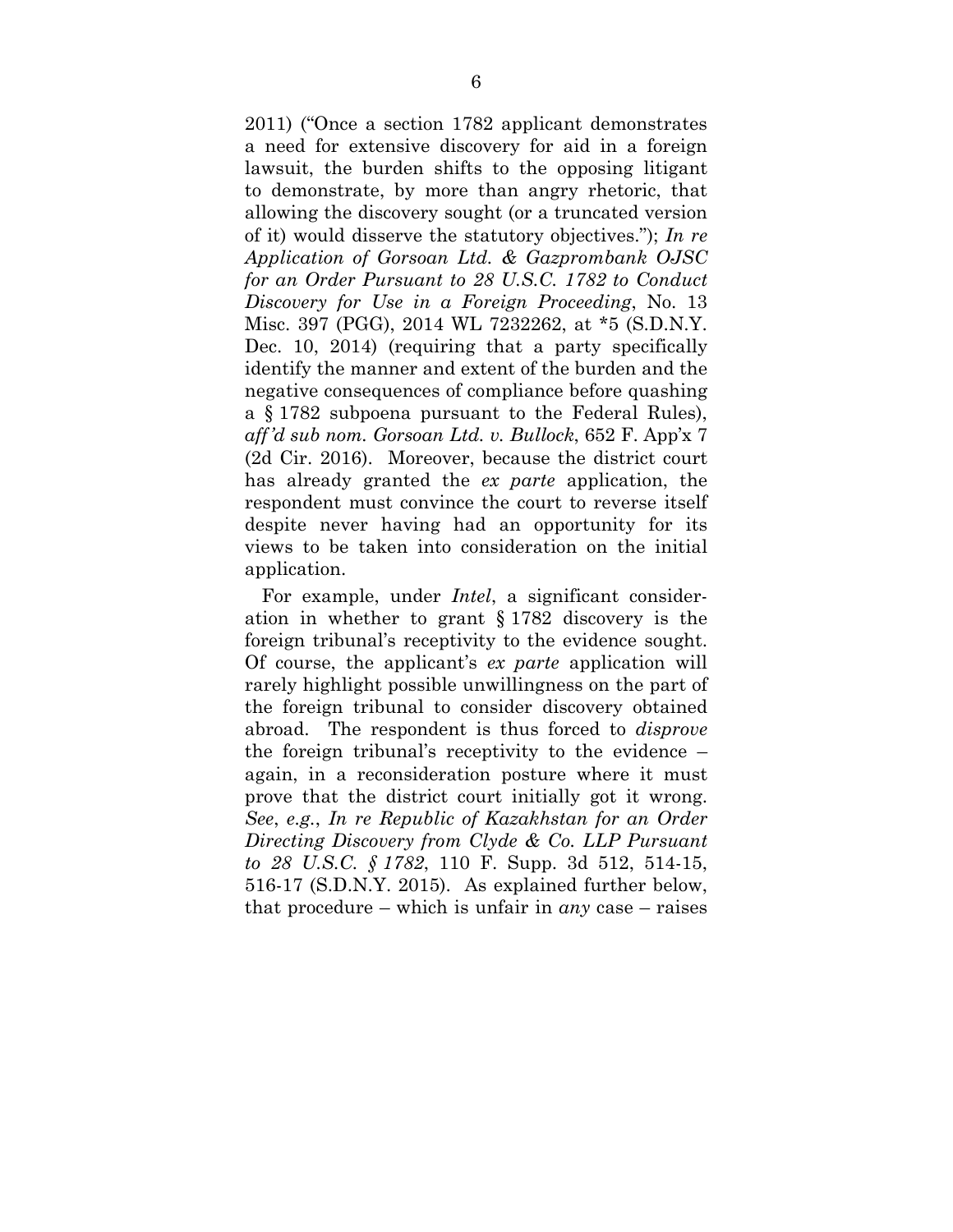particularly serious due process problems when discovery is sought in aid of a foreign arbitration.

The procedures for appellate review also disadvantage discovery respondents. The denial of a motion to vacate a  $\S 1782$  subpoena is immediately appealable under 28 U.S.C. § 1291, *see*, *e.g.*, *In re Consorcio Ecuatoriano de Telecomunicaciones S.A. v. JAS Forwarding (USA), Inc.*, 747 F.3d 1262, 1274 n.6 (11th Cir. 2014), but that right to appeal has little practical value unless a respondent can satisfy the high standard for a stay pending appeal, *see*, *e.g.*, *JSC MCC EuroChem v. Chauhan*, No. 18-5890, 2018 WL 9650037, at \*1 (6th Cir. Sept. 14, 2018). Without such a stay, the respondent must comply with the subpoena – upon risk of contempt – before the appeal can be heard.

### **B. Expanding § 1782 to Foreign Arbitrations Would Greatly Exacerbate the Burdens on Respondents**

Expanding § 1782 to include discovery in aid of foreign arbitration – rather than court proceedings – would greatly increase the already-significant burdens on IIB members and other financial institutions with operations in the United States.

For starters, the number of foreign arbitration proceedings has increased dramatically in recent years. For example, the International Centre for Settlement of Investment Disputes ("ICSID") announced that it saw a record number of arbitrations filed in 2021.3 In 2020, the International Chamber of Commerce ("ICC") also posted its highest

1

<sup>3</sup> *See* ICSID, *2021 Year in Review*, https://icsid.worldbank.org/ 2021-year-in-review (last visited Jan. 29, 2022).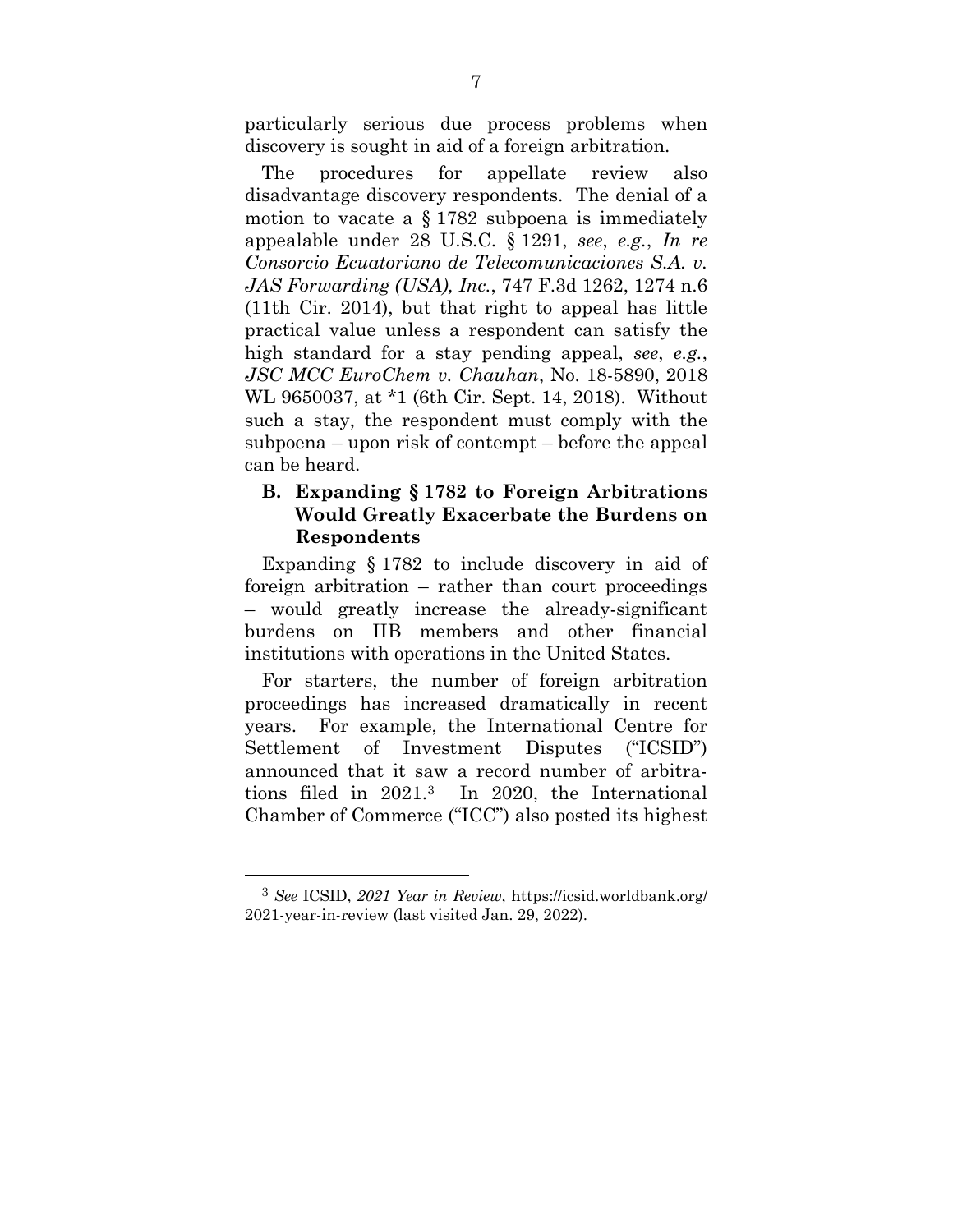number of cases since 2016.4 The London Court of International Arbitration ("LCIA") similarly announced that it had seen an all-time high in referrals.5 Petitioners' position would thus dramatically expand the number of § 1782 applications in federal courts.

Foreign arbitrations, moreover, pose particularly significant challenges for respondents faced with improper discovery requests. Unlike court proceedings, foreign arbitration proceedings are generally private; there is no electronic docket where § 1782 respondents can review the nature of the proceeding, access relevant filings, and determine the scope of the issues being adjudicated. *See generally* Amy J. Schmitz, *Untangling the Privacy Paradox in Arbitration*, 54 U. Kan. L. Rev. 1211, 1214-22 (2006) (describing arbitration as "generally less transparent than court proceedings"). Thus, a respondent generally has no means to obtain basic information needed to evaluate whether the discovery sought is appropriate.

To return to the example of receptivity discussed above, the respondent often has no way to obtain foreign arbitral discovery orders or other rulings that might demonstrate the limits on the arbitrators' willingness to consider evidence obtained abroad. More generally, in the context of a confidential foreign arbitration, it is often difficult for a respondent to obtain information about important facts:

 $\overline{a}$ 

<sup>4</sup> *See* ICC, "ICC announces record 2020 caseloads in Arbitration and ADR" (Jan. 12, 2021), https://iccwbo.org/mediawall/news-speeches/icc-announces-record-2020-caseloads-inarbitration-and-adr/.

<sup>5</sup> *See* LCIA, "Record number of LCIA Cases in 2020" (Jan. 20, 2021), https://www.lcia.org/News/record-number-of-lcia-casesin-2020.aspx.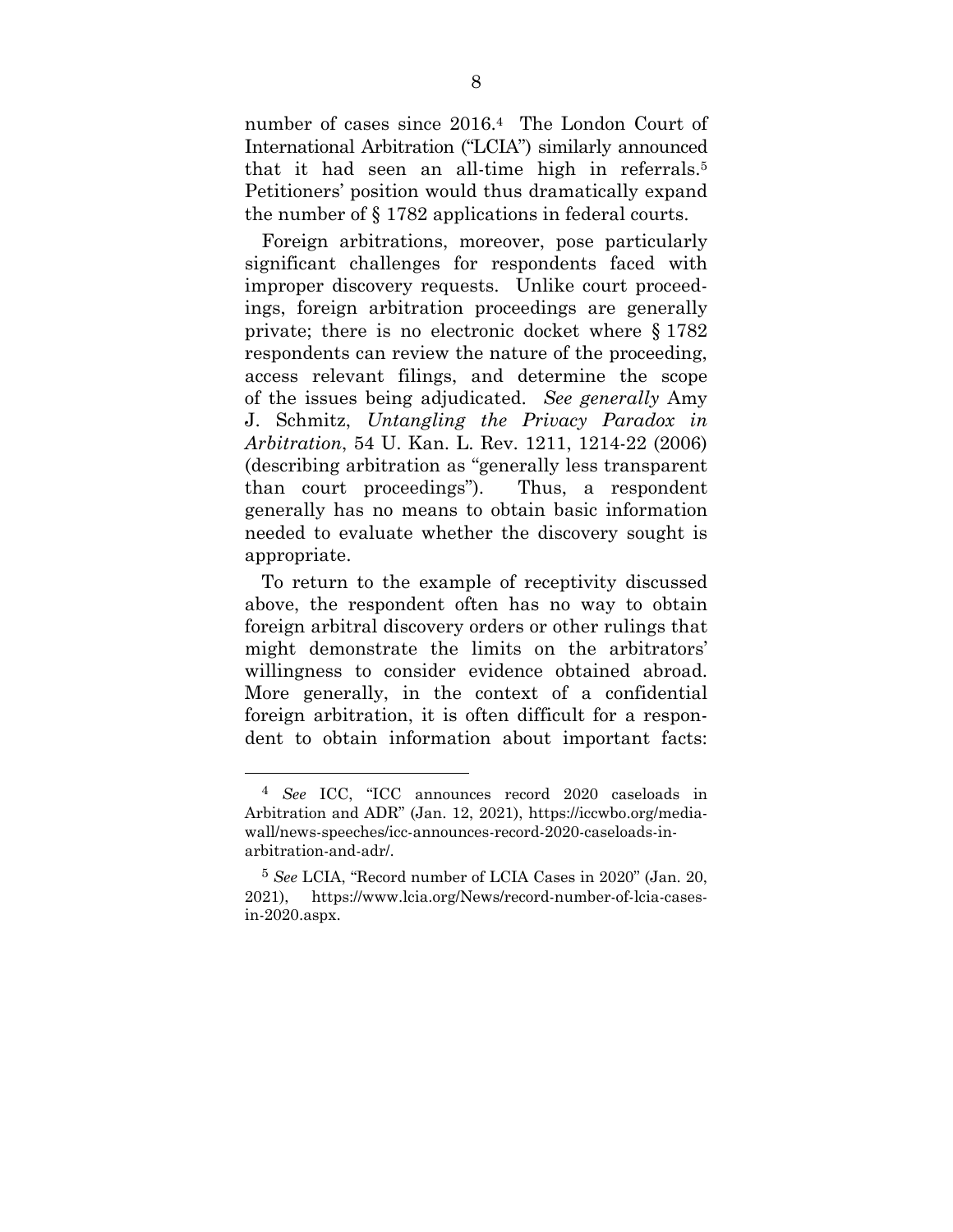whether the applicant is an "interested person" for purposes of § 1782, the type of arbitral proceeding at issue (*e.g.*, an international commercial arbitration or an international investment arbitration), the agreements, rules, laws, or treaties governing the arbitration's proceedings, the procedural posture of the arbitration (*e.g.*, how advanced the arbitration is), the scope of the issues in the underlying proceeding, what other discovery has already been obtained, any arbitral rulings that might bear on the appropriateness of the requested discovery, whether the documents or testimony sought might otherwise be within the arbitral body's reach, or whether the request is unduly intrusive or burdensome given the scope and subject of the dispute. All of these issues bear on the factors that district courts consider under *Intel* in deciding whether to grant the § 1782 discovery in the first instance. But in moving to quash or vacate the subpoena, a respondent must rely almost entirely on the applicant's proffer to contest whether the § 1782 factors were met.

Even the straightforward questions of relevance and burden are extremely difficult for respondents to evaluate in the context of foreign arbitration. In evaluating whether a subpoena is unduly burdensome, courts consider "such factors as relevance, the need of the party for the documents, the breadth of the document, the time period covered by it, the particularity with which the documents are described and the burden imposed." *In re Application of Gorsoan*, 2014 WL 7232262, at \*10 (citation omitted). The respondents must adduce evidence on these issues; "mere[] assert[ions]" of undue burden are insufficient. *Id.* at \*5 (citation omitted). Without the ability to independently evaluate the scope of the underlying proceeding, however, non-party banks are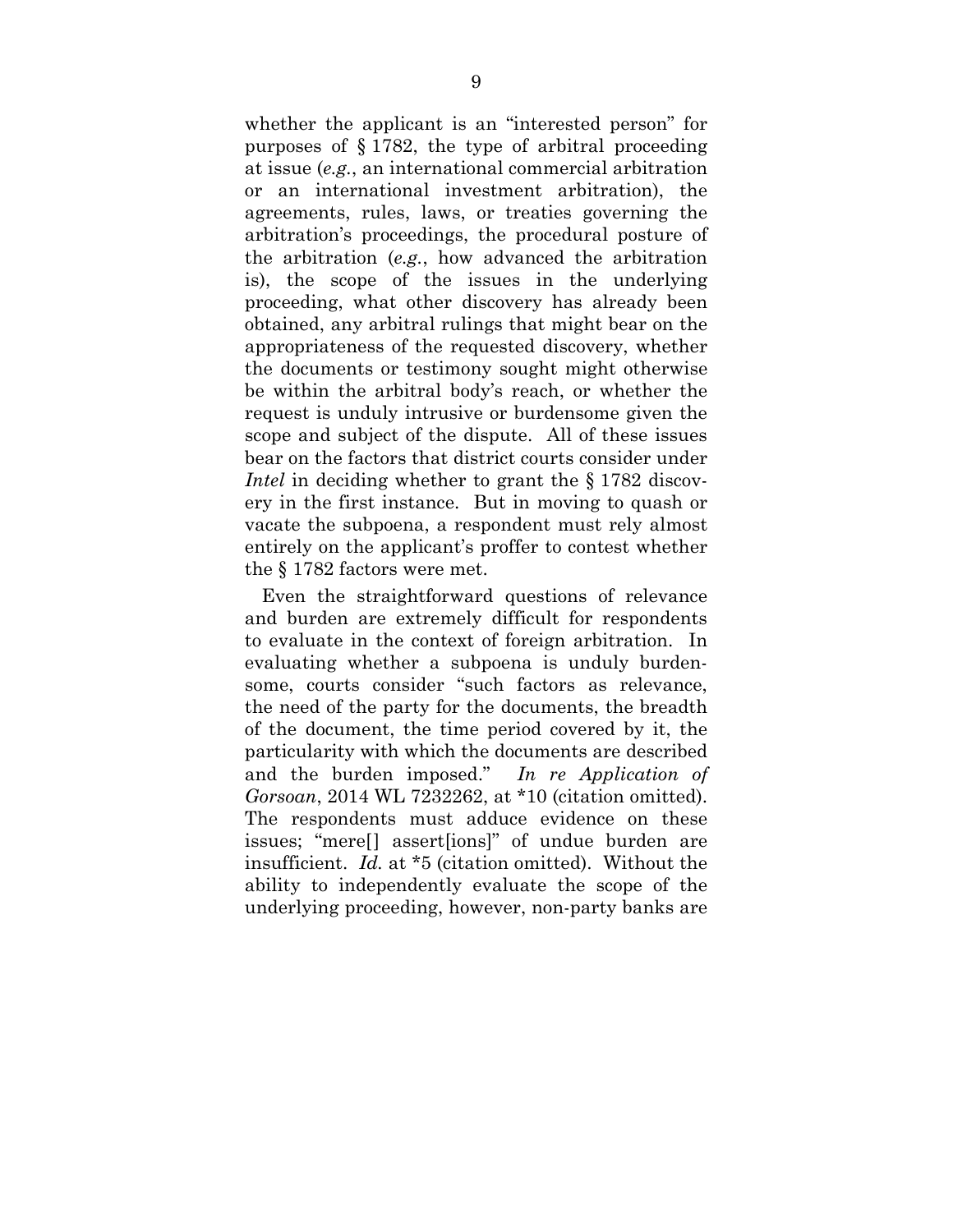deprived of the tools to resist overbroad discovery. Contrast this with a Rule 45 subpoena arising from a judicial proceeding, in which the discovery target can review filings and prior decisions in the case to evaluate whether the requested discovery is reasonable or unduly burdensome, and use the record to support its argument in any challenge to the subpoena.

In short, expanding § 1782 to foreign arbitration will exacerbate a process that already severely curtails respondents' practical ability to oppose improper discovery requests. These serious concerns apply to both arbitrations in these consolidated cases, which lack the public transparency that is the hallmark of a judicial tribunal. The arbitration in *ZF Automotive* is purely private; the German Arbitration Institute's rules require that arbitrations be kept confidential unless the parties agree otherwise. *See* Pet. Br. 11, *ZF Automotive*, No. 21-401.6 The arbitration proceedings in *AlixPartners*  likewise are not accessible to non-parties, as the Second Circuit acknowledged. *See* Pet. App. 17a, *AlixPartners*, No. 21-518 ("the proceedings here maintain confidentiality from non-participants"). The fact that the *AlixPartners* arbitral forum's authority derives from a bilateral investment treaty should not be dispositive, contrary to the Second Circuit's holding, because it does not guarantee the public accessibility necessary to avoid putting any § 1782 respondent at a severe disadvantage in contesting the propriety of the requested discovery.

-

<sup>6</sup> The German Arbitration Institute's rules have been translated into English and are available at https://www.disarb.org/ en/tools-for-dis-proceedings/dis-rules (last accessed Jan. 29, 2022).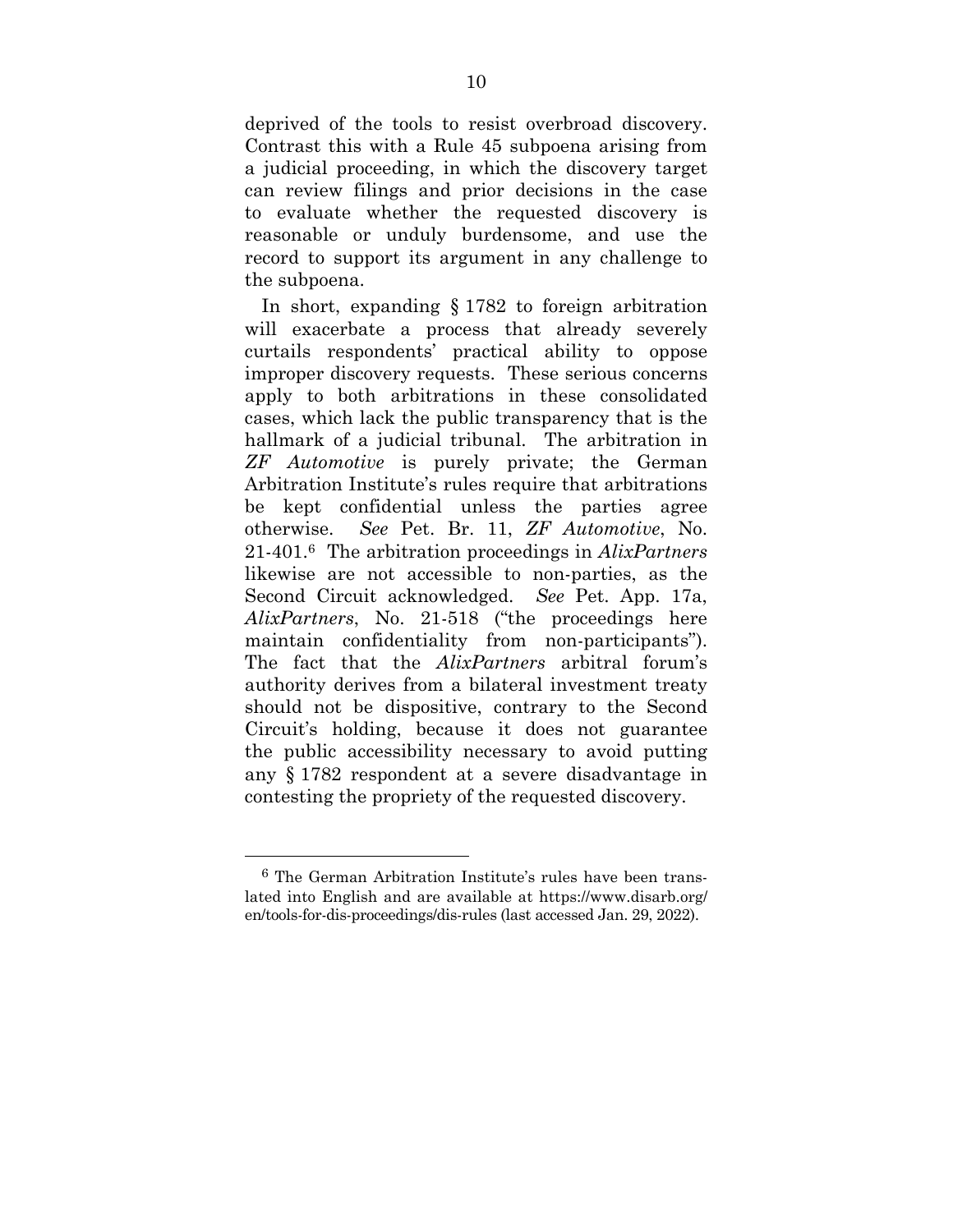### **II. Interpreting "Tribunal" To Include Foreign Arbitration Would Exacerbate The Improper Extraterritorial Application Of § 1782**

Expanding § 1782 to foreign arbitrations threatens to expand the questionable application of the statute to documents located outside of the United States. IIB members face this problem routinely, because they have operations both in the United States and abroad. Some IIB members with small (but important) operations in the United States have affiliates in as many as 59 other countries. IIB's members routinely receive subpoenas that purport to require them to produce not only documents in the possession of their U.S. branch or entity, but also documents in the possession of their foreign affiliates located around the world.

As this Court has frequently reaffirmed, there is a strong presumption *against* extraterritorial application of federal statutes; they are presumed to apply "only domestically" unless "'the statute gives a clear, affirmative indication' that rebuts this presumption." *Nestlé USA, Inc. v. Doe*, 141 S. Ct. 1931, 1936 (2021) (quoting *RJR Nabisco, Inc. v. European Cmty.*, 579 U.S. 325, 337 (2016)). Indeed, this presumption "is at its apex" when there is risk of U.S. law conflicting with foreign law. *RJR Nabisco*, 579 U.S. at 348. That is because this presumption, among other things, "serves to avoid the international discord that can result when U.S. law is applied to conduct in foreign countries." *Id.* at 335.

Nothing in the text of § 1782 makes clear that Congress "affirmatively and unmistakably instructed" that it should apply extraterritorially. *Id.* Congress knows how to speak clearly if it wants to. *See*, *e.g.*, 18 U.S.C. § 1596(a) (stating that "the courts of the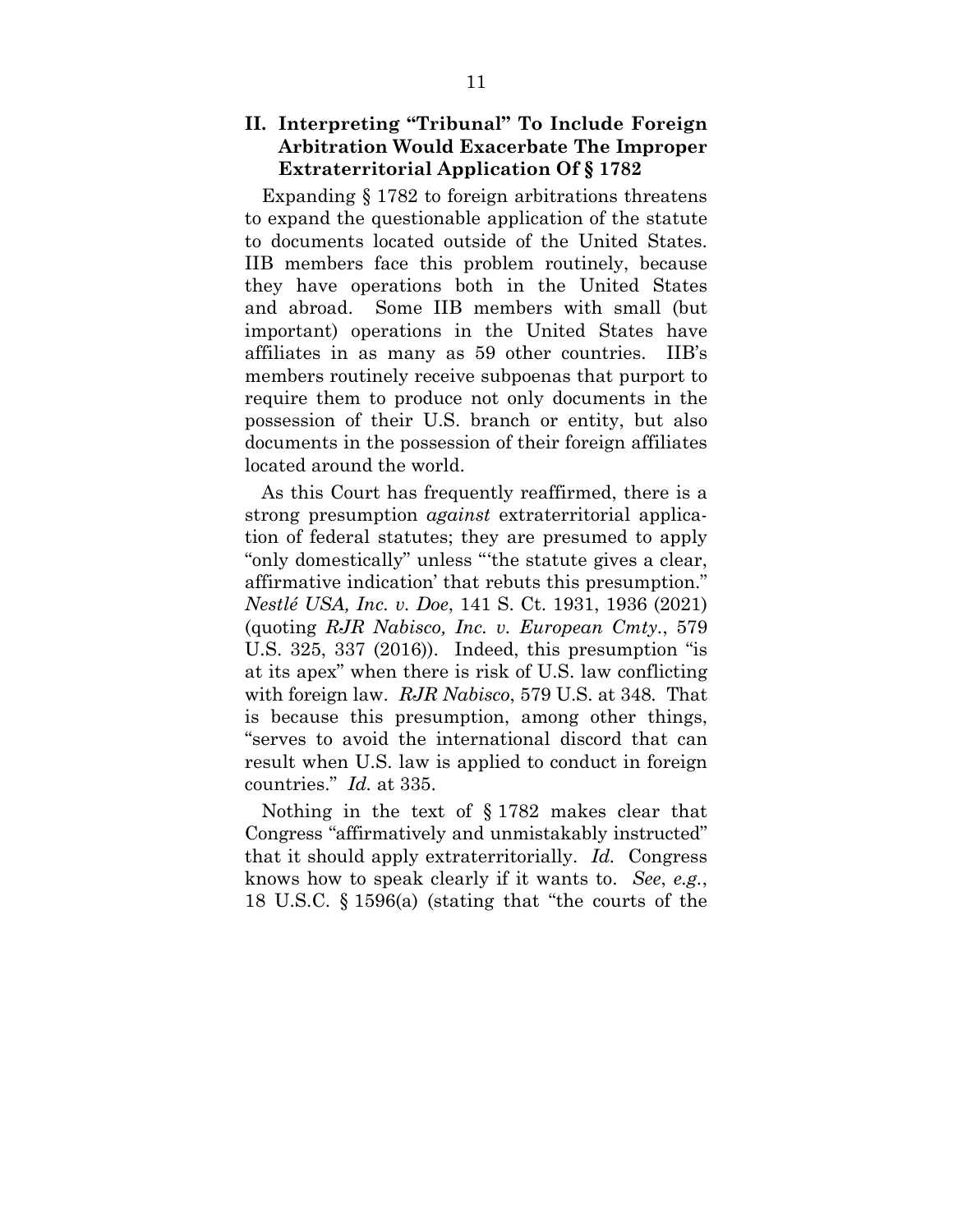United States have extra-territorial jurisdiction over any offense" related to certain human-trafficking practices); *id.* § 1621 (applying U.S. perjury law regardless of whether "the statement or subscription is made within or without the United States"). It has not done so in § 1782.

Even so, two circuits have held that § 1782 may be used to compel the production of evidence located abroad. *See In re del Valle Ruiz*, 939 F.3d 520, 524 (2d Cir. 2019) (holding that "there is no per se bar to the extraterritorial application of § 1782"); *Sergeeva v Tripleton Int'l Ltd.*, 834 F.3d 1194, 1200 (11th Cir. 2016) (holding that § 1782 reaches "responsive documents and information located outside the United States" so long as it is within the "possession, custody, or control of" the discovery target). And some district courts have followed their lead. *See*, *e.g.*, *Illumina Cambridge Ltd. v. Complete Genomics, Inc.*, No. 19-mc-80215-WHO (TSH), 2020 WL 820327, at \*10 (N.D. Cal. Feb. 19, 2020) (deciding that, so long as respondents controlled the documents, "the Court declines to limit production to documents physically located within the United States"); *In re De Leon*, No. 1:19-mc-15, 2020 WL 1180729, at \*9 (S.D. Ohio Mar. 12, 2020) (similar), *appeal dismissed*, No. 20-3406, 2020 WL 3969865 (6th Cir. May 26, 2020). *But see Pinchuk v. Chemstar Prods. LLC*, No. 13-mc-306-RGA, 2014 WL 2990416, at \*4 (D. Del. June 26, 2014) (quashing a discovery request for documents located abroad).

Because § 1782 provides that "the testimony or statement shall be taken, and the document or other thing produced, in accordance with the Federal Rules of Civil Procedure," these circuits have determined that Congress effectively incorporated the Federal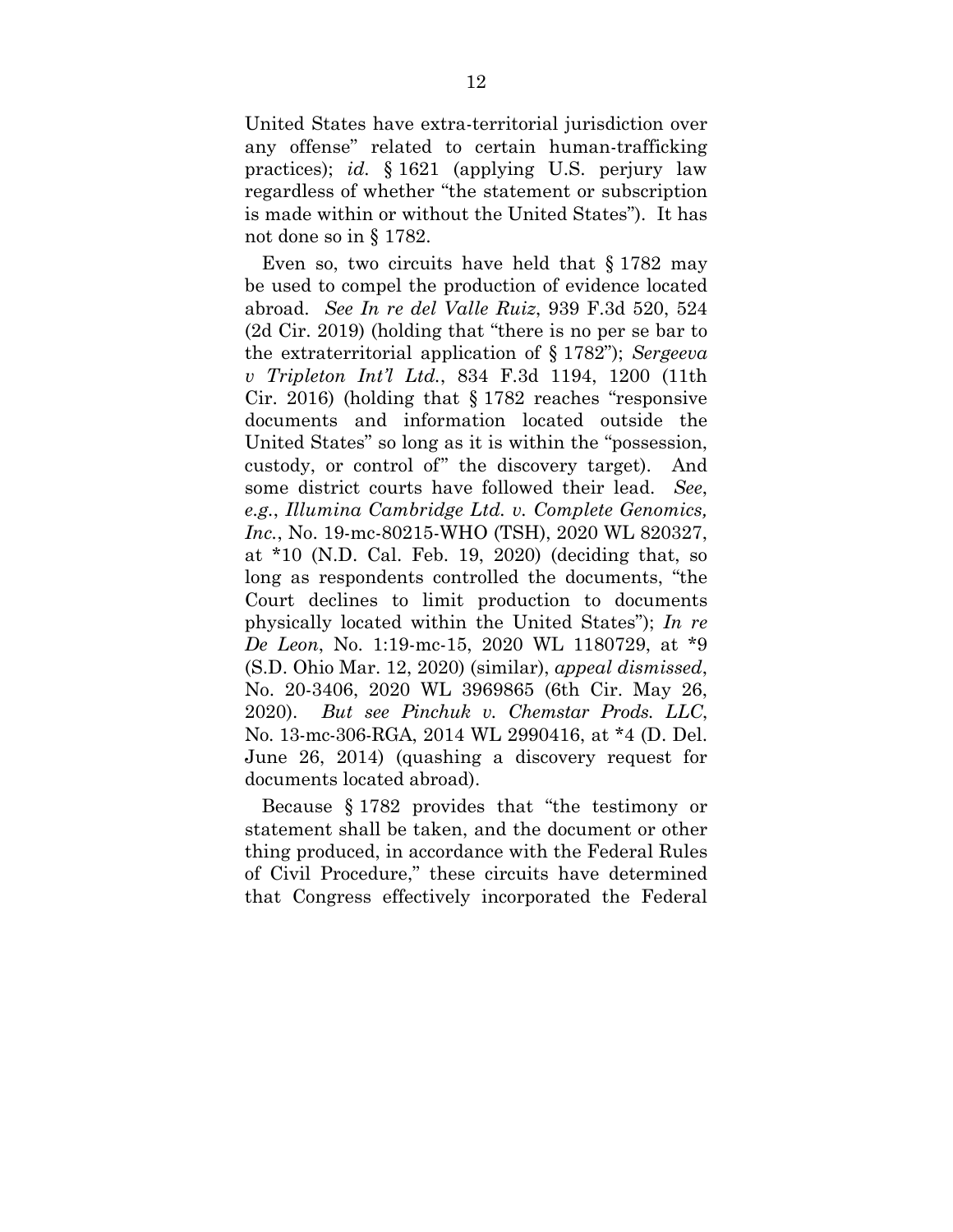Rules of Civil Procedure whole cloth – including its lack of geographic limitation. *See Sergeeva*, 834 F.3d at 1200 (inferring from Rule 45's requirement that parties produce documents within their possession, custody, or control "that the location of responsive documents and electronically stored information . . . does not establish a *per se* bar to discovery under § 1782"); *In re del Valle Ruiz*, 939 F.3d at 533 (same). Congress does not "hide elephants in mouseholes." *Whitman v. American Trucking Ass'ns*, 531 U.S. 457, 468 (2001). The statute's passing reference to the Federal Rules is clearly insufficient to overcome the presumption against extraterritoriality.

Even if the reference to the Federal Rules somehow rendered the statute ambiguous, § 1782's legislative history only confirms this reading. Professor Hans Smit, the principal author of § 1782, observed "that the drafters of § 1782 did not intend that the statute be used to compel documents located in a foreign country." *In re Godfrey*, 526 F. Supp. 2d 417, 423 (S.D.N.Y. 2007), *abrogated on other grounds by In re del Valle Ruiz*, 939 F.3d 520 (2d Cir. 2019). The drafters instead intended to create "a harmonious scheme": "Evidence in Spain is obtained through proceedings in Spain, evidence in Great Britain is obtained through proceedings in Great Britain, and evidence in the United States is obtained through proceedings in the United States." Hans Smit, *American Assistance to Litigation in Foreign and International Tribunals: Section 1782 of Title 28 of the U.S.C. Revisited*, 25 Syracuse J. Int'l L. & Com. 1, 11 (1998). The point was to provide "judicial assistance and cooperation," *Intel*, 542 U.S. at 248 (citation omitted), not to turn federal courts into "clearing houses for requests for information from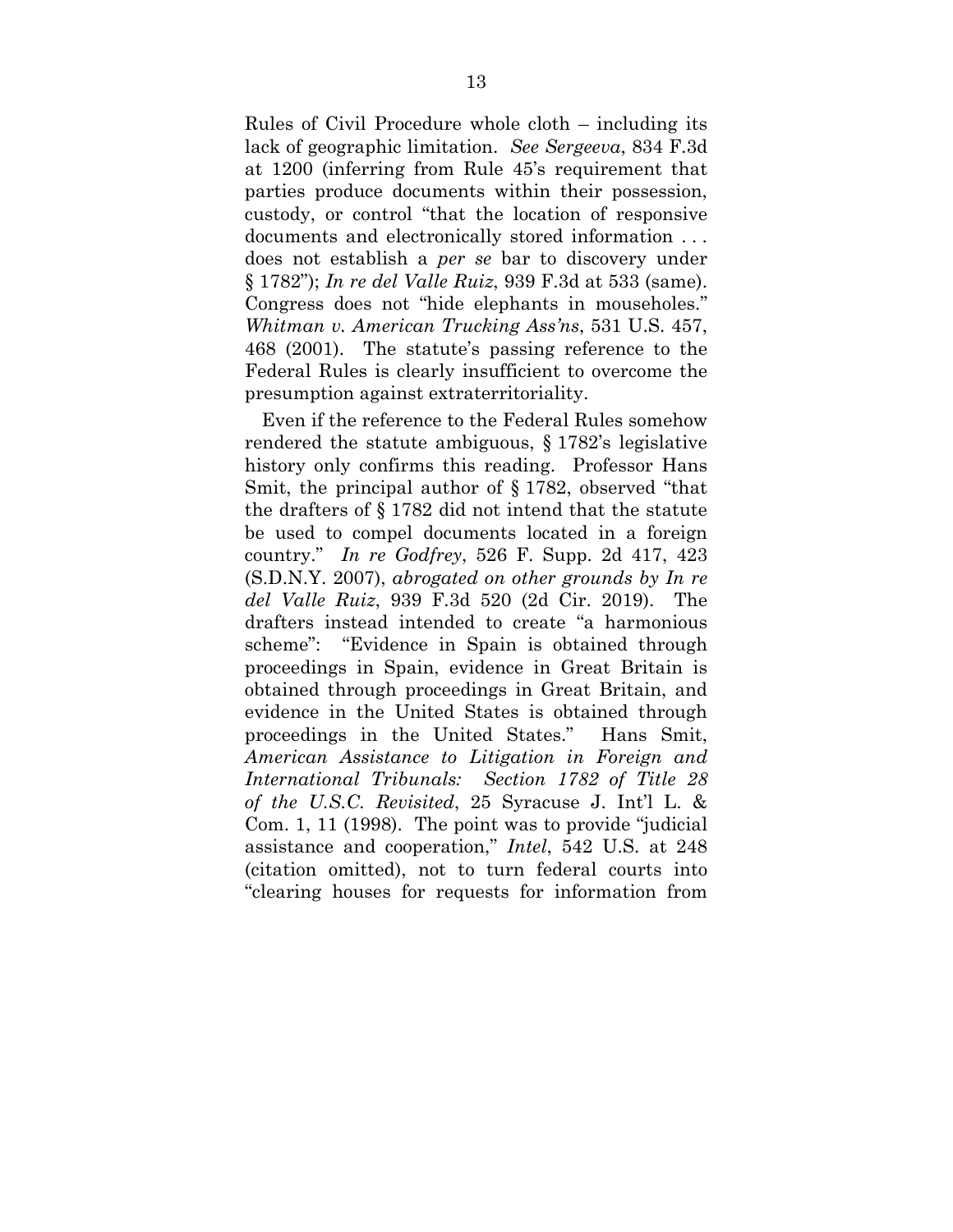courts and litigants all over the world in search of evidence to be obtained all over the world," Smit, 25 Syracuse J. Int'l L. & Com. at 11. Further, the Senate Report provides that "[t]he proposed revision of section 1782 . . . clarifies and liberalizes existing U.S. procedures for assisting foreign and international tribunals and litigants in *obtaining oral and documentary evidence in the United States*." S. Rep. No. 88-1580, at 7 (1964), *reprinted in*  1964 U.S.C.C.A.N. 3782, 3788 (emphasis added). It further states that "[t]he purpose of [§ 1782] is to improve U.S. judicial procedures for . . . [o]btaining evidence in the United States in connection with proceedings before foreign and international tribunals." *Id*. at 1, *reprinted in* 1964 U.S.C.C.A.N. 3782.

Unless and until this Court corrects the lower courts' failure to adhere to the presumption against extraterritoriality, expanding § 1782 to foreign arbitrations will only exacerbate the burdens faced by multinational banks such as IIB's members. Section 1782 applicants will continue to use § 1782 discovery aimed at the U.S. branches of multinational banks to demand production of *all* documents wherever they are located. Section 1782 will turn federal courts into clearing houses for worldwide discovery into multinational banks for proceedings pending across the globe.

The burden of producing documents located in foreign countries is also particularly severe. Some IIB members with small (but important) outposts in the United States have affiliates in as many as 59 other jurisdictions. Searching for and reviewing documents in multiple locations – and potentially in multiple languages – consumes substantial time and resources. Moreover, IIB members often face strict